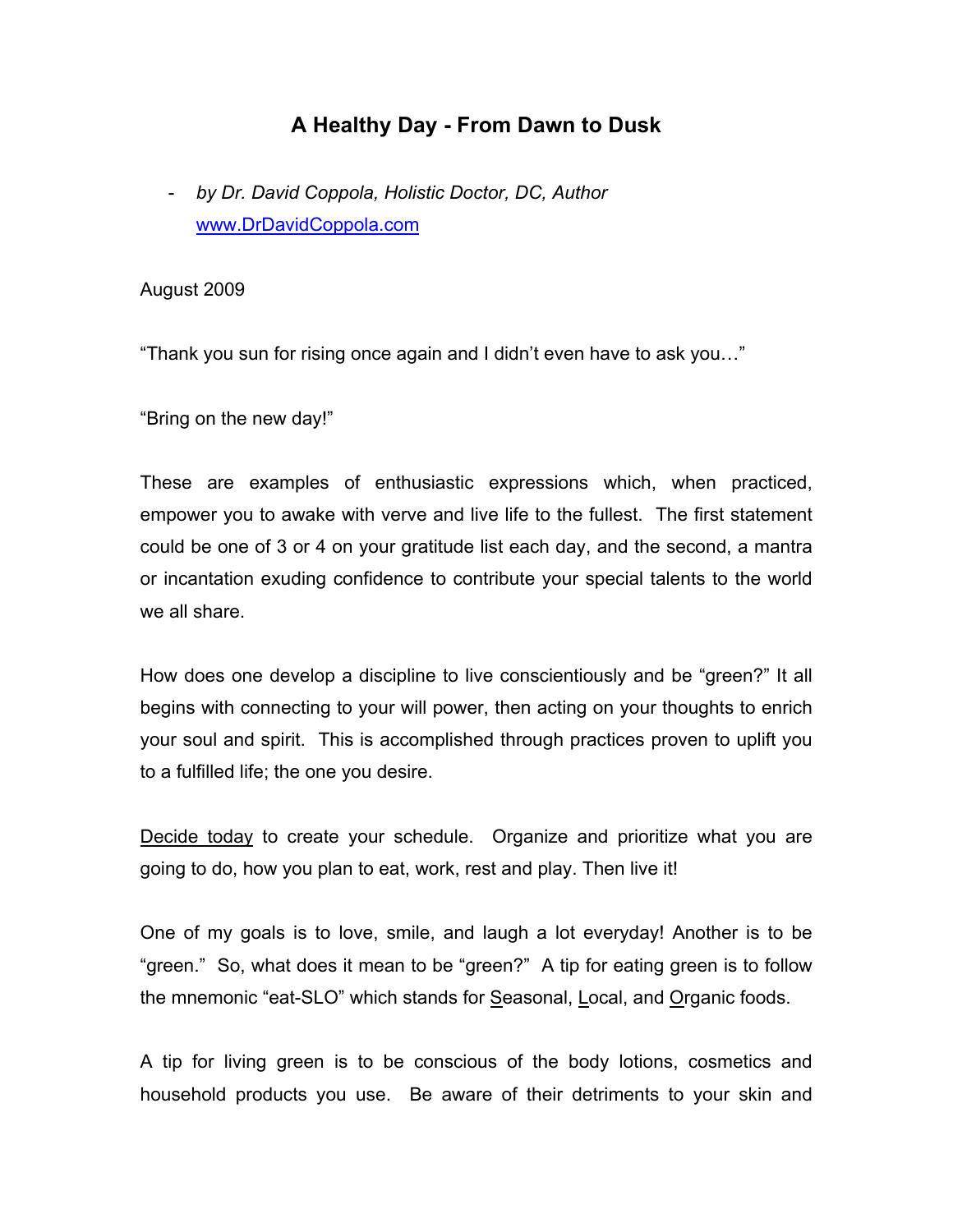biochemistry, as well as our environment. Finally, please practice methods of energy conservation, minimize waste, and definitely, recycle!

The following is an example of a conscientious approach to a balanced lifestyle:

The alarm wakes you  $\omega$  6:55 am and you make a b-line for the bathroom. I learned at the Chopra Center to follow the mnemonic "RPM," which stands for rise, pee, meditate! I have made it my own, but added a couple of steps. Hope they inspire you to get going with a spiritual practice!

After splashing water on my face and blowing my nose, I drink some pure water, light some incense and sit upright in my favorite chair. I close my eyes, say three "Oms" and begin concentrating on my breath. Meditation is now my only priority and I begin increasing the gap between my thoughts. When you are meditating in the morning before getting ready for work, you are going to want to be able to easily see a clock to manage your time with just a subtle opening of the eyes. It has been determined that 30 minutes is the ideal time to meditate and you probably don't want to guess at how long you've been meditating, especially if you've got to be at work by 8:30 or 9:00 am.

Okay, jump in the shower  $\omega$  7:30, (but be careful not to slip and hurt yourself), so you are ready to eat breakfast by 8:00 am. My favorite morning culinary celebration is blueberries, raspberries, blackberries or strawberries and organic vanilla yogurt with a couple tablespoons of granola. One might choose a protein shake, hard boiled egg, or a couple pieces of rolled up turkey breast and cheese, if you're running behind schedule.

The reason we choose proteins for breakfast is to help balance the high cortisol level in your blood. Cortisol is a stress hormone secreted by your adrenal glands. Studies have shown its concentration is highest between 6:00 – 8:00 am. If you were to eat sugar first thing in the morning, it would put an excessive drain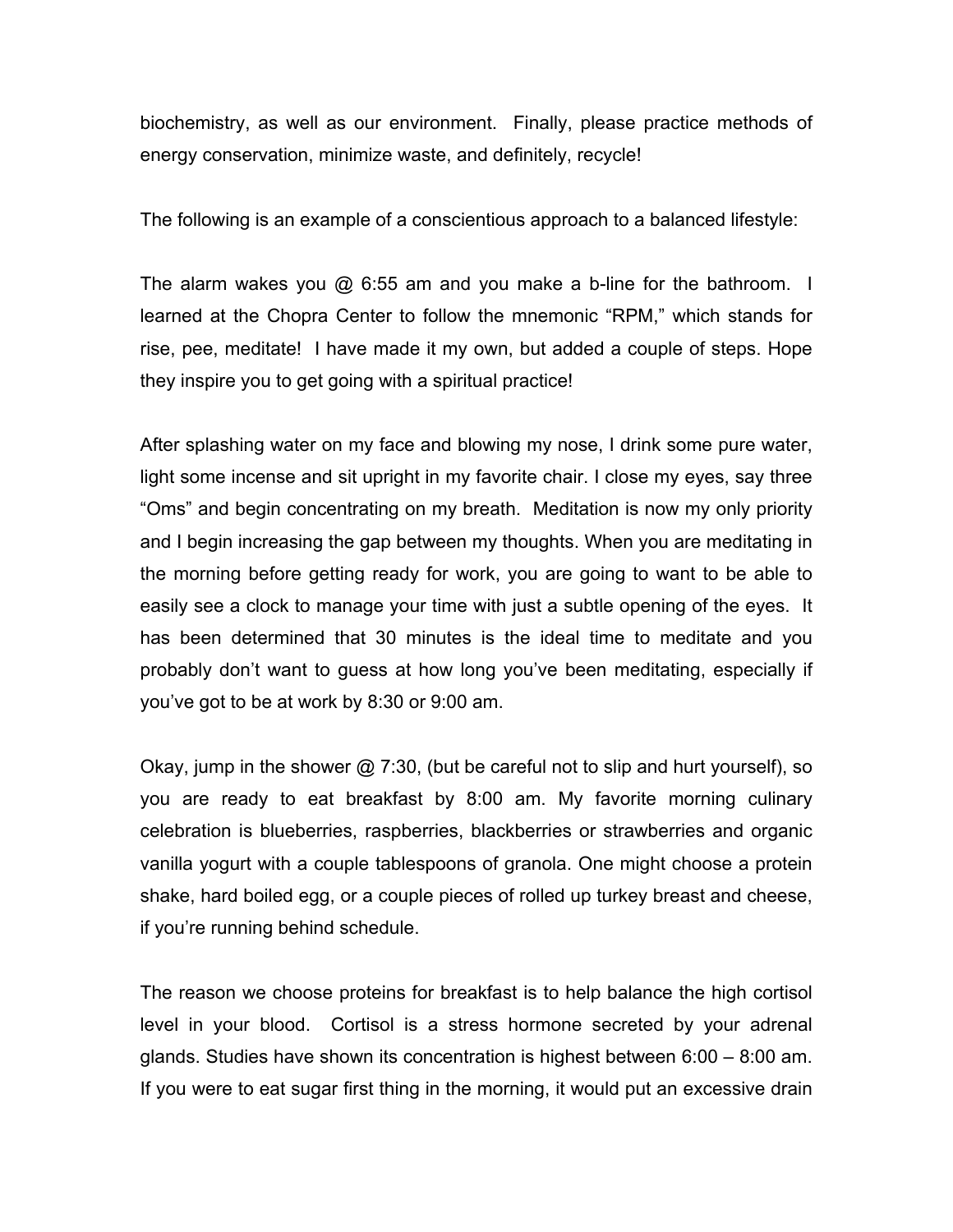on the body's nutritional need for proper and efficient energy production, thereby making you more susceptible to fatigue around mid-morning. Too many carbohydrates in the morning cause biochemical stress and imbalance to healthy cells and their ability to regenerate and thrive.

Okay, it's now about  $10:00 - 10:30$  am. Time for a healthy snack! And drink some water! We want to graze throughout the day to balance our insulin output and maintain energy production for our bodies and our minds. This is a great time to eat some fruit, though some people choose to have a couple cheese sticks, protein bar, or some cottage cheese with raw almonds or cashews. Fruit is best eaten alone, as it may ferment in the stomach of some people with compromised digestive systems, and will tend to clash with other foods.

 $12:30 - 1:00$  pm... Time for lunch! This is the time to have  $4 - 6$  oz. of fish, chicken, beef or pork. The complimentary dish should be a sautéed vegetable or a side salad. Some people may choose a Chef's or Cobb salad or maybe a blackened chicken Caesar salad at this time. Be sure to have a glass or two of water for assisting with digestion, cleansing the palate, and continuing to hydrate your body.

Now is a good time to be aware of the other time we want to concentrate on eating mainly proteins. And that's when we are experiencing a perceived stress at work. Cortisol will be excreted by the adrenal glands whenever we are stressed. So remember this tip on eating proteins to maintain an adequate energy level throughout your day. Especially if you've got a long afternoon ahead of you!

3:00 pm. Take a break! Drink water! Eat some chopped veggies (celery sticks, zucchini, cucumber, baby carrots, edamame (soy beans), broccoli or cauliflower. It's okay to have some kind of dip too! If there's one thing we have come to recognize; it's that fat is not the problem… Sugar is!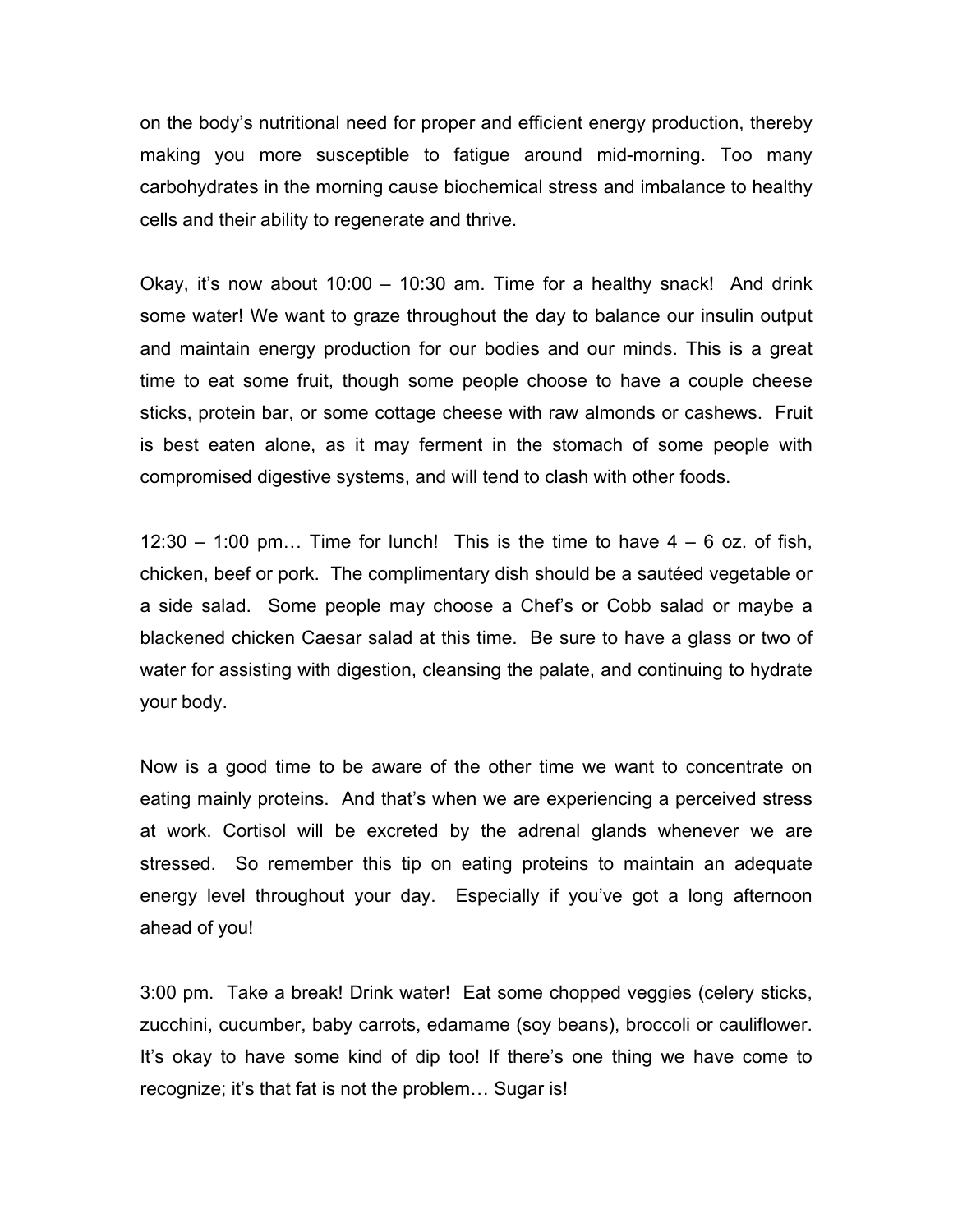Are you ready to head home?  $5:00 - 5:30$  pm... Time to reflect on a good job done! Did you make a difference in someone's life today? Did you smile, say please or thank you at least a few times? And did you transform your perceived stressors into welcomed challenges? One of the things you will learn is how to stay present and avoid disconnecting, denying or internalizing your thoughts and feelings. When we have the tools, strategy, and support to embrace our experiences throughout the day we are better prepared to live a conscientious lifestyle.

At dinner time whenever possible choose organic chicken and beef. You should also choose wild fish as opposed to farm raised. They are much more delicious and nutritious. There are too many hormones and antibiotics added to the animals these days to manipulate stock and availability. The added chemicals get passed on to us and can compromise our bodily functions and systems. See the menu insert aside this article for dinner ideas!

It is the evening and time for some fun and/or exercise. For some people, you've already ventured here at lunch time or bright and early after meditation. I have really developed a passion for tennis after work. My wife and I play tennis at least three to four times a week and like to go jogging together a few times a week as well. A couple other great exercises are 15 – 30 minutes on a tread mill, Nordic Track, or Elliptical machine.

Around 8:30 – 9:00 pm it's a nice time to have a snack which may include watermelon, cantaloupe, honey dew, or sorbet while reading or watching TV. Then around 10:00 – 10:30 pm begin your "getting ready for sleep" routine to help your body and mind prepare for a good night's sleep with quality rest and hopefully pleasant dreams. I have helped many patients realize the importance of a preparatory program to train the body and mind for sound sleeping habits. Sleep is the time for cell growth and repair. Make healthy choices at this time